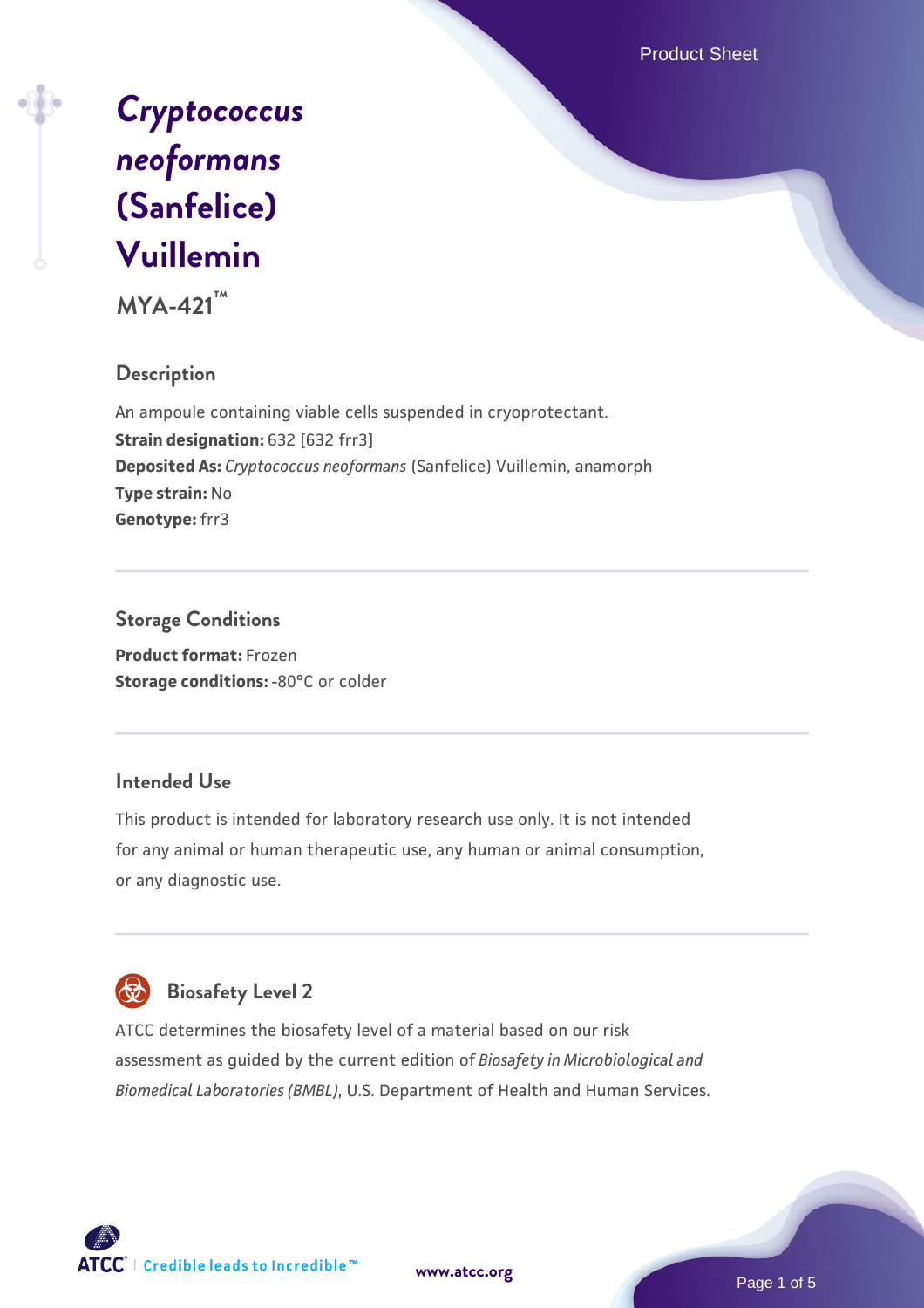### **[Cryptococcus neoformans](https://www.atcc.org/products/mya-421) [\(Sanfelice\) Vuillemin](https://www.atcc.org/products/mya-421)** Product Sheet **MYA-421**

It is your responsibility to understand the hazards associated with the material per your organization's policies and procedures as well as any other applicable regulations as enforced by your local or national agencies.

ATCC highly recommends that appropriate personal protective equipment is always used when handling vials. For cultures that require storage in liquid nitrogen, it is important to note that some vials may leak when submersed in liquid nitrogen and will slowly fill with liquid nitrogen. Upon thawing, the conversion of the liquid nitrogen back to its gas phase may result in the vial exploding or blowing off its cap with dangerous force creating flying debris. Unless necessary, ATCC recommends that these cultures be stored in the vapor phase of liquid nitrogen rather than submersed in liquid nitrogen.

### **Certificate of Analysis**

For batch-specific test results, refer to the applicable certificate of analysis that can be found at www.atcc.org.

### **Growth Conditions**

**Medium:**  [ATCC Medium 1245: YEPD](https://www.atcc.org/-/media/product-assets/documents/microbial-media-formulations/1/2/4/5/atcc-medium-1245.pdf?rev=705ca55d1b6f490a808a965d5c072196) **Temperature:** 25°C

### **Handling Procedures**

**Frozen ampoules** packed in dry ice should either be thawed immediately or stored in liquid nitrogen. If liquid nitrogen storage facilities are not available,

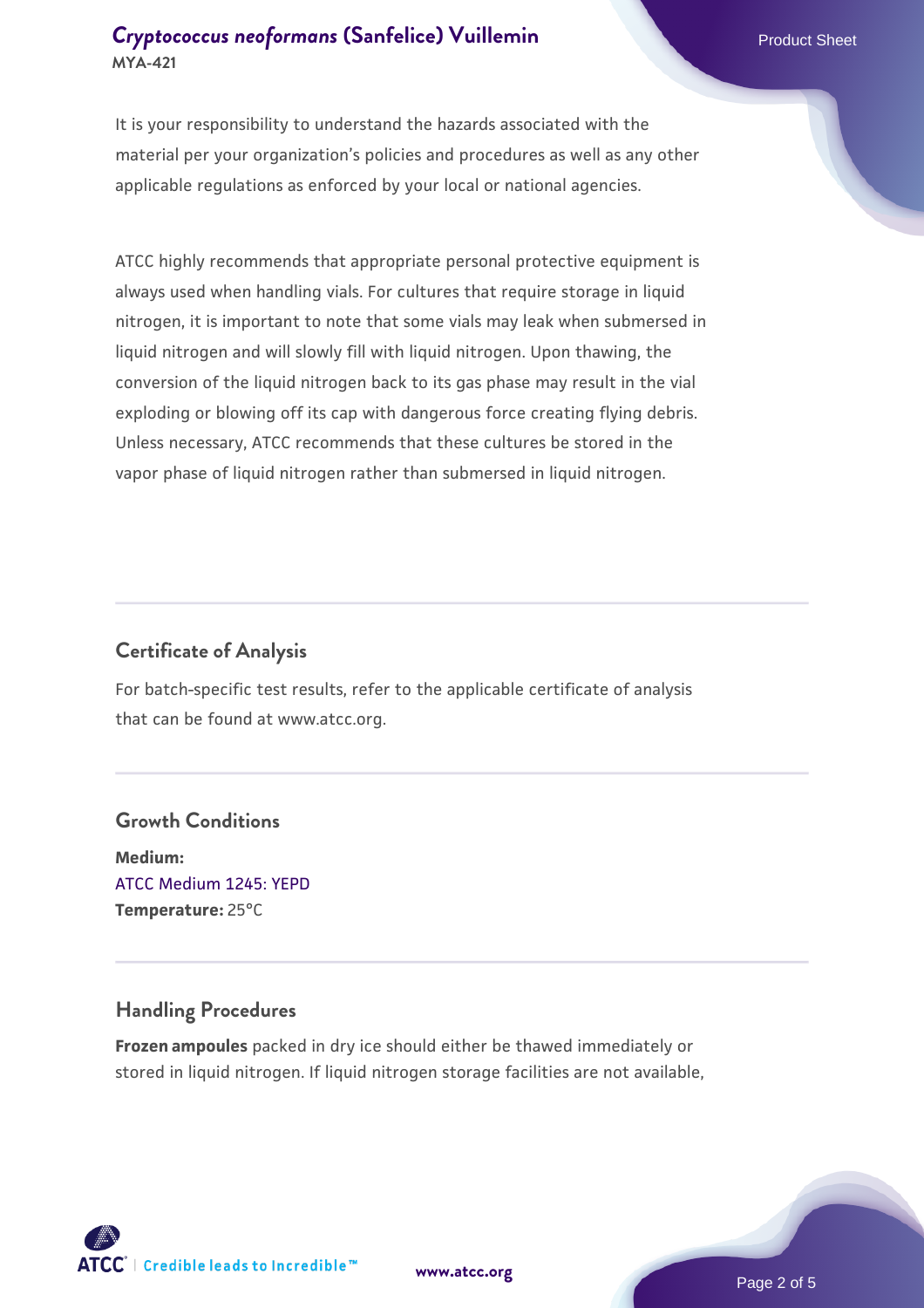### **[Cryptococcus neoformans](https://www.atcc.org/products/mya-421) [\(Sanfelice\) Vuillemin](https://www.atcc.org/products/mya-421)** Product Sheet **MYA-421**

frozen ampoules may be stored at or below -70°C for approximately one week. **Do not under any circumstance store frozen ampoules at refrigerator freezer temperatures (generally -20°C)**. Storage of frozen material at this temperature will result in the death of the culture.

- 1. To thaw a frozen ampoule, place in a **25°C to 30°C** water bath, until just thawed **(approximately 5 minutes)**. Immerse the ampoule just sufficient to cover the frozen material. Do not agitate the ampoule.
- 2. Immediately after thawing, wipe down ampoule with 70% ethanol and aseptically transfer at least 50 µL (or 2-3 agar cubes) of the content onto a plate or broth with medium recommended.
- 3. Incubate the inoculum/strain at the temperature and conditions recommended.
- 4. Inspect for growth of the inoculum/strain regularly for up to 4 weeks. The time necessary for significant growth will vary from strain to strain.

#### **Material Citation**

If use of this material results in a scientific publication, please cite the material in the following manner: *Cryptococcus neoformans* (Sanfelice) Vuillemin (ATCC MYA-421)

### **References**

References and other information relating to this material are available at www.atcc.org.

### **Warranty**

The product is provided 'AS IS' and the viability of ATCC<sup>®</sup> products is warranted for 30 days from the date of shipment, provided that the customer has stored and handled the product according to the information included on the product information sheet, website, and Certificate of



**[www.atcc.org](http://www.atcc.org)**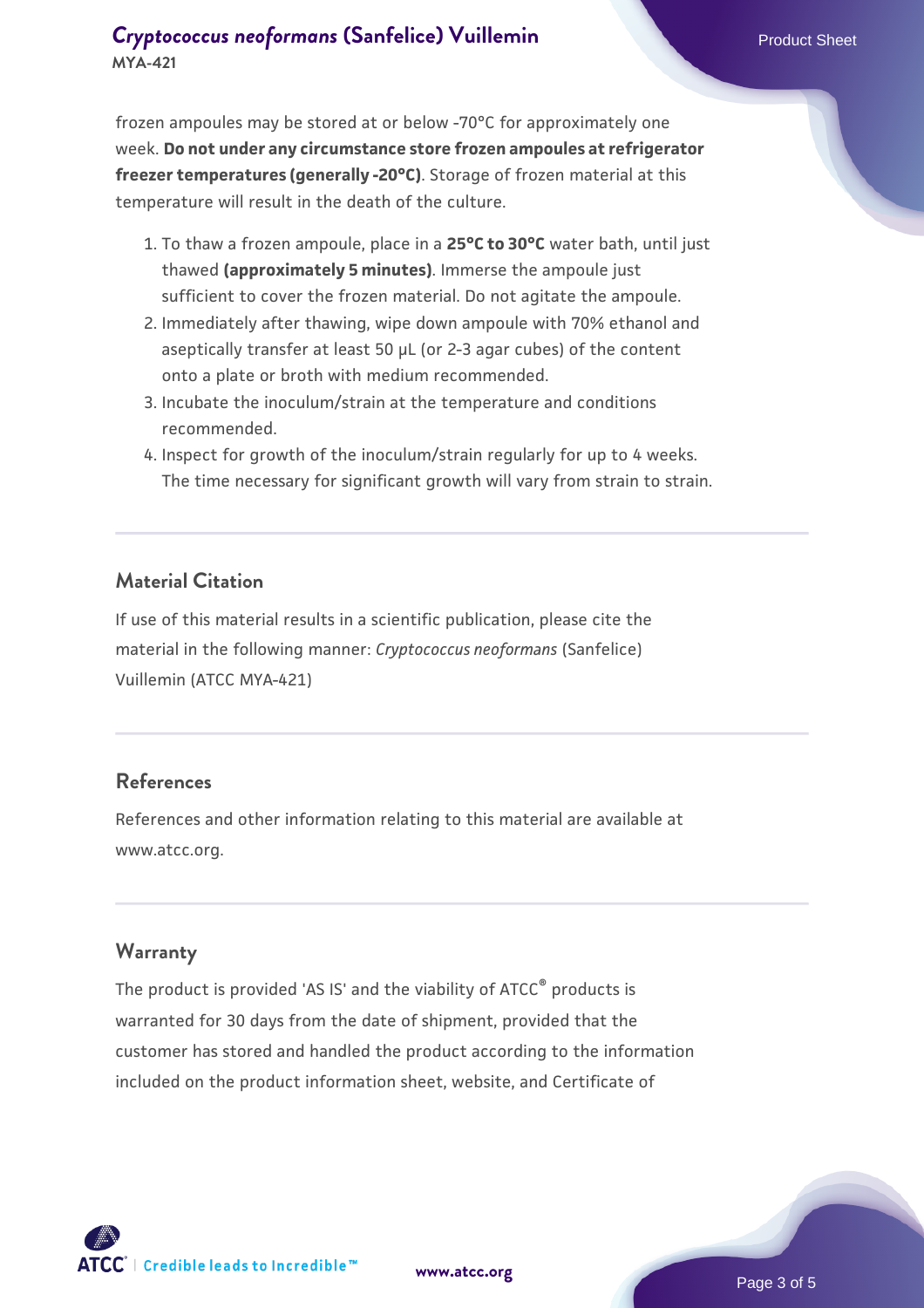### **[Cryptococcus neoformans](https://www.atcc.org/products/mya-421) [\(Sanfelice\) Vuillemin](https://www.atcc.org/products/mya-421)** Product Sheet **MYA-421**

Analysis. For living cultures, ATCC lists the media formulation and reagents that have been found to be effective for the product. While other unspecified media and reagents may also produce satisfactory results, a change in the ATCC and/or depositor-recommended protocols may affect the recovery, growth, and/or function of the product. If an alternative medium formulation or reagent is used, the ATCC warranty for viability is no longer valid. Except as expressly set forth herein, no other warranties of any kind are provided, express or implied, including, but not limited to, any implied warranties of merchantability, fitness for a particular purpose, manufacture according to cGMP standards, typicality, safety, accuracy, and/or noninfringement.

### **Disclaimers**

This product is intended for laboratory research use only. It is not intended for any animal or human therapeutic use, any human or animal consumption, or any diagnostic use. Any proposed commercial use is prohibited without a license from ATCC.

While ATCC uses reasonable efforts to include accurate and up-to-date information on this product sheet, ATCC makes no warranties or representations as to its accuracy. Citations from scientific literature and patents are provided for informational purposes only. ATCC does not warrant that such information has been confirmed to be accurate or complete and the customer bears the sole responsibility of confirming the accuracy and completeness of any such information.

This product is sent on the condition that the customer is responsible for and assumes all risk and responsibility in connection with the receipt, handling, storage, disposal, and use of the ATCC product including without limitation taking all appropriate safety and handling precautions to minimize health or environmental risk. As a condition of receiving the material, the customer agrees that any activity undertaken with the ATCC product and any progeny or modifications will be conducted in compliance with all applicable laws, regulations, and guidelines. This product is provided 'AS IS' with no



**[www.atcc.org](http://www.atcc.org)**

Page 4 of 5